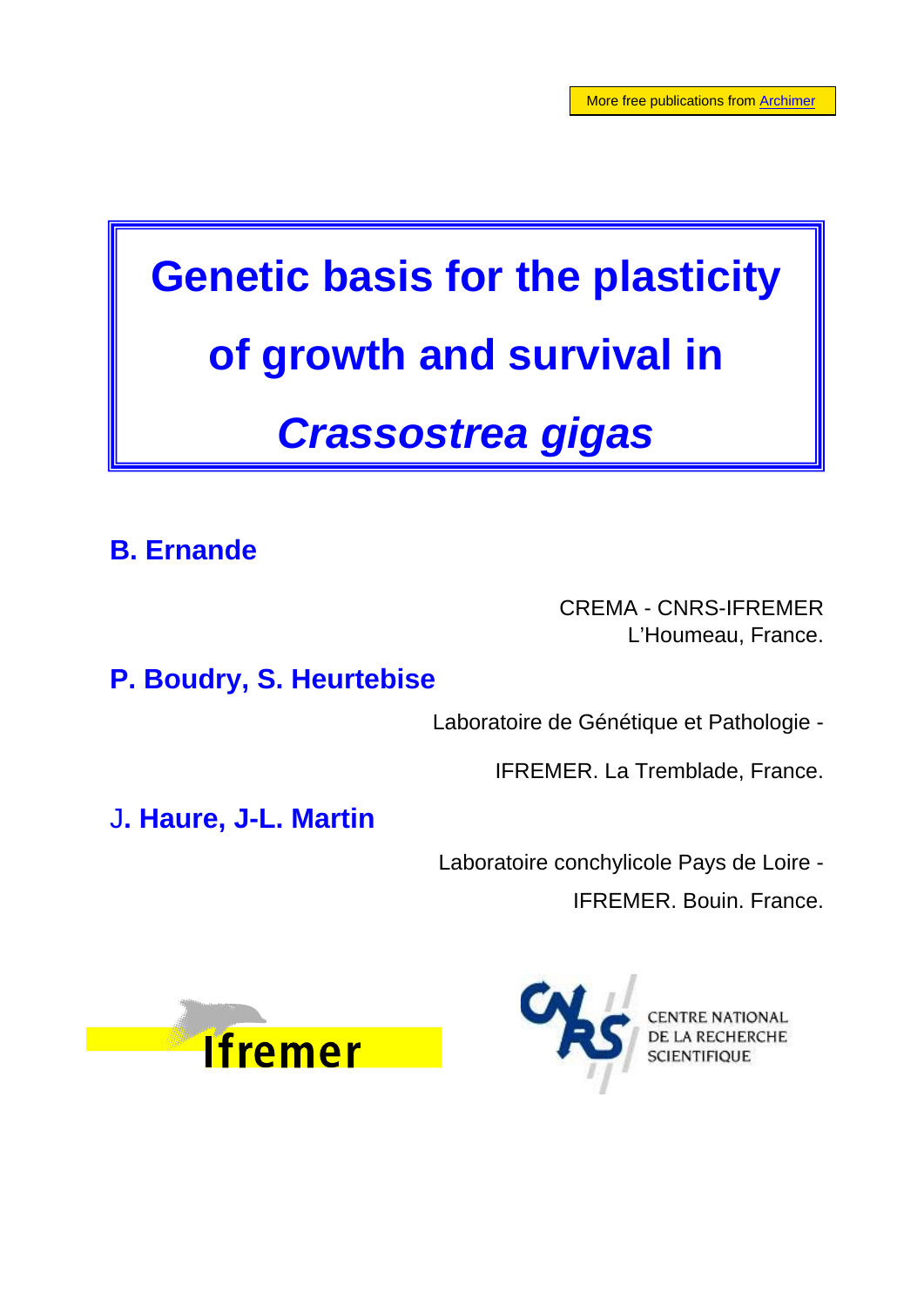### **1. Introduction**

• Oysters are fixed animals, living in a highly variable environment (temporally and spatially):

¿ *they are not able to avoid environmental variability by movement.*

**Hypothesis**: oysters should have evolve to develop the capacity to adapt themselves (in the short term) to the environment where they are living:

¿*physiological flexibility* for the *temporal* variability of their environment.

A **phenotypic plasticity**, the capacity of a single genotype to express different phenotypes according to the environment where it develops and grows, in face of *spatial* heterogeneity of the settlement places.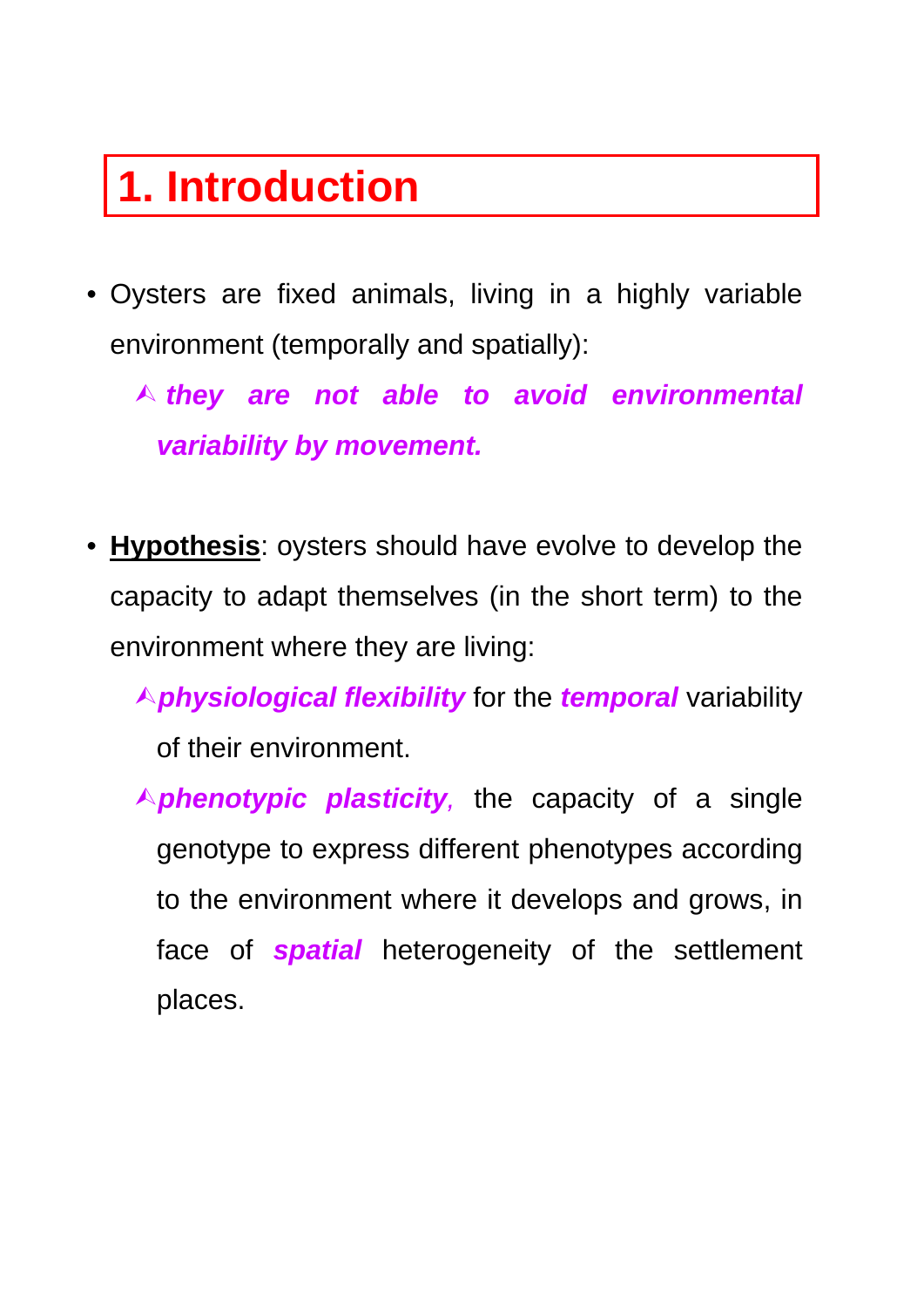### **2. Questions**

- What is the *degree of phenotypic plasticity* in *Crassostrea gigas ?*
- Can phenotypic plasticity *be selected for* ?
	- ¿ Is it *heritable* ? *i.e.* is it *genetically based* and **variable** between individuals, families or populations ?
		- ¿ Is it *adaptive ?*

*i.e.* does it enhance the individual **fitness** (= survival x fecundity) ?

**Our study :** phenotypic plasticity of *growth, survival and fecundity*:

- $\triangle$  Fitness depends on survival and fecundity.
- $\triangle$  These three traits are often physiologically correlated, since they are the three principal energetic compartments.
- $\triangle$  Growth and survival are of interest for oyster farming.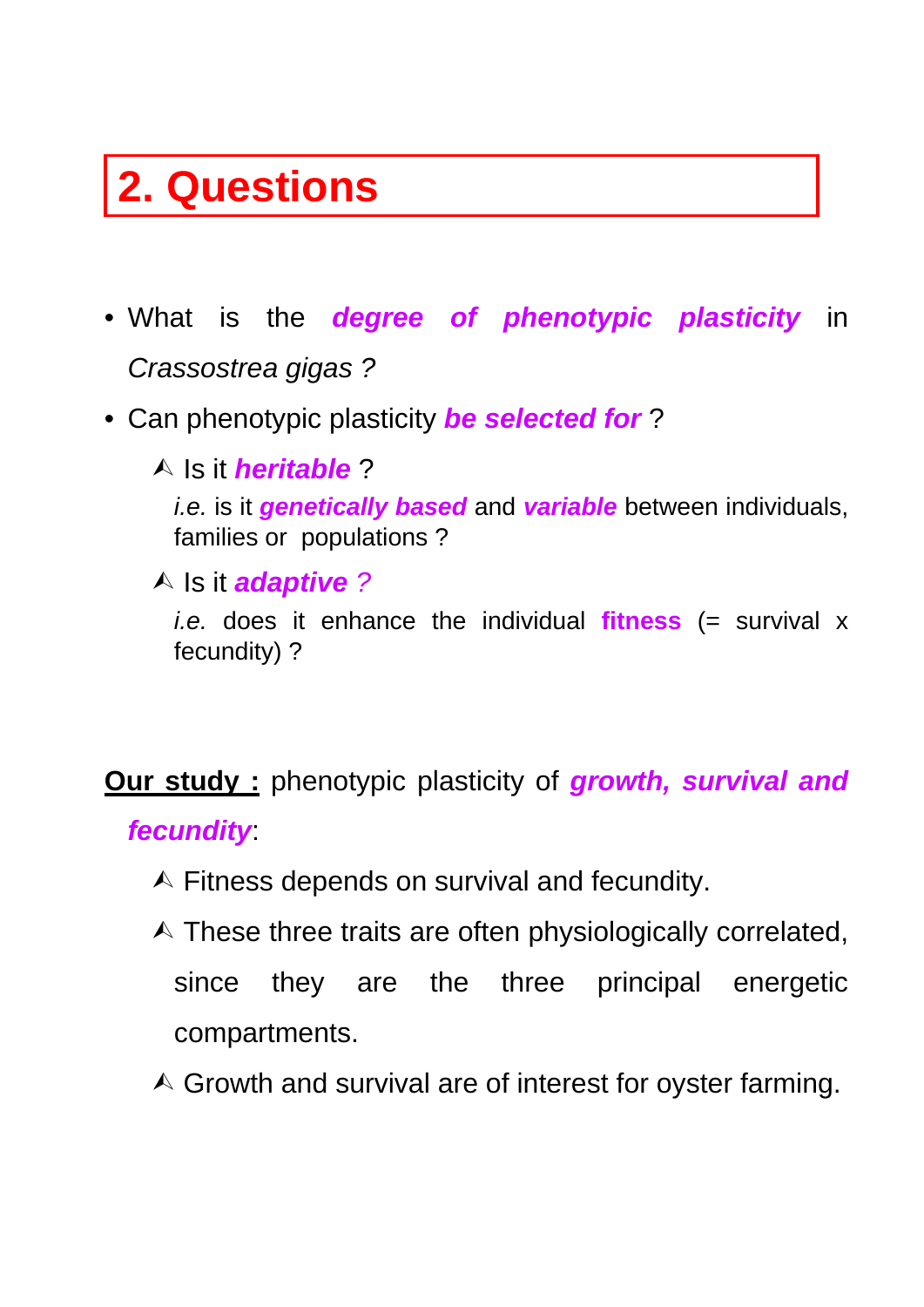## **3.1. Material and method**



**A**) All the genotypes get the same phenotypic plasticity:

#### **P = G + E**

- ¿ Either plasticity is *not genetically based* or there is *no genetic variability* for this trait.
- **B**) The degree of phenotypic plasticity changes between genotypes:

#### **P=G + E + G**×**E**.

¿ Phenotypic plasticity is *genetically based* and *variable* between genotypes.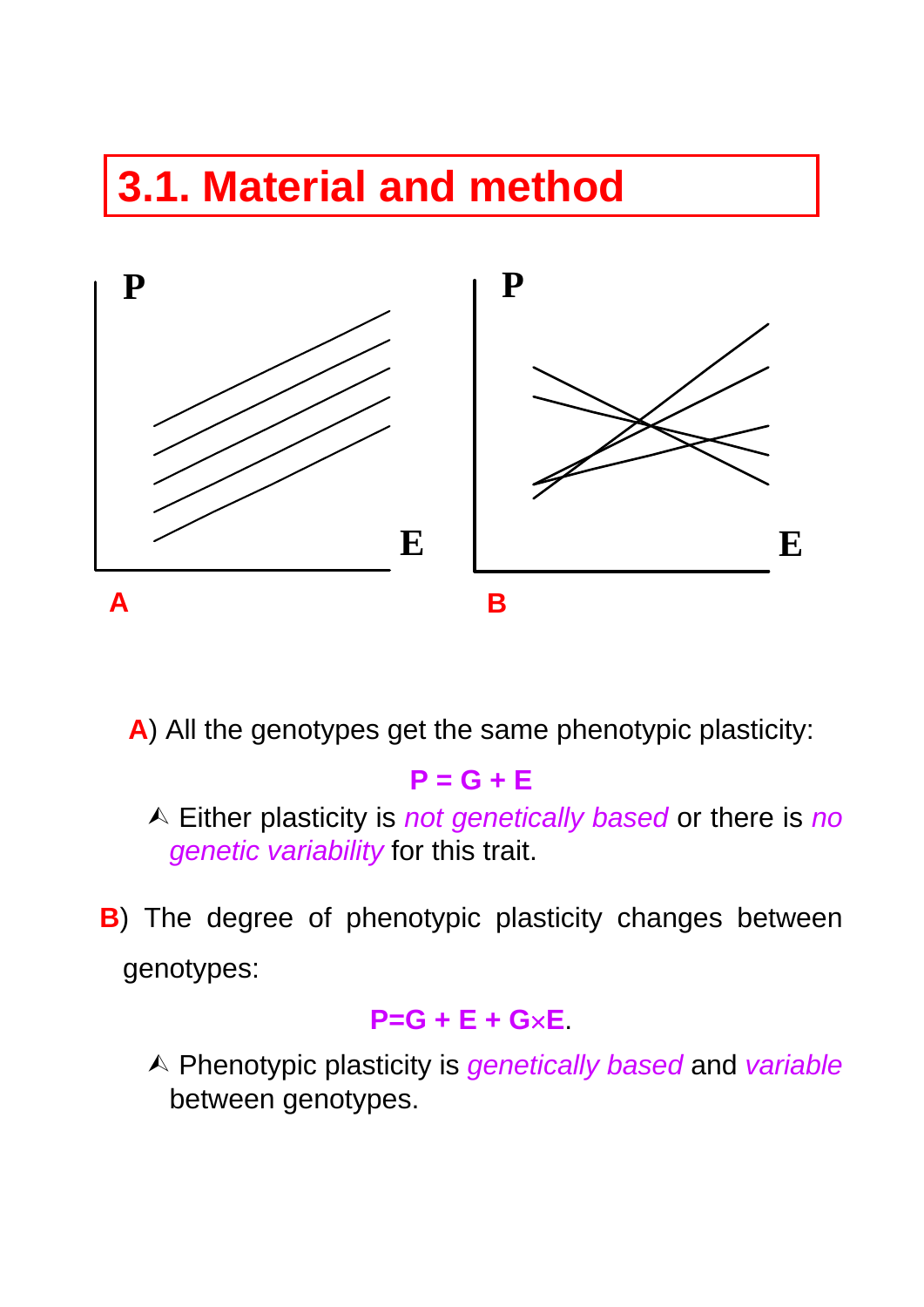### **3.2. Material and method**

#### **Mating design:**



*5 half-sibs families,* each containing 3 full-sibs families = *15 full-sibs families.*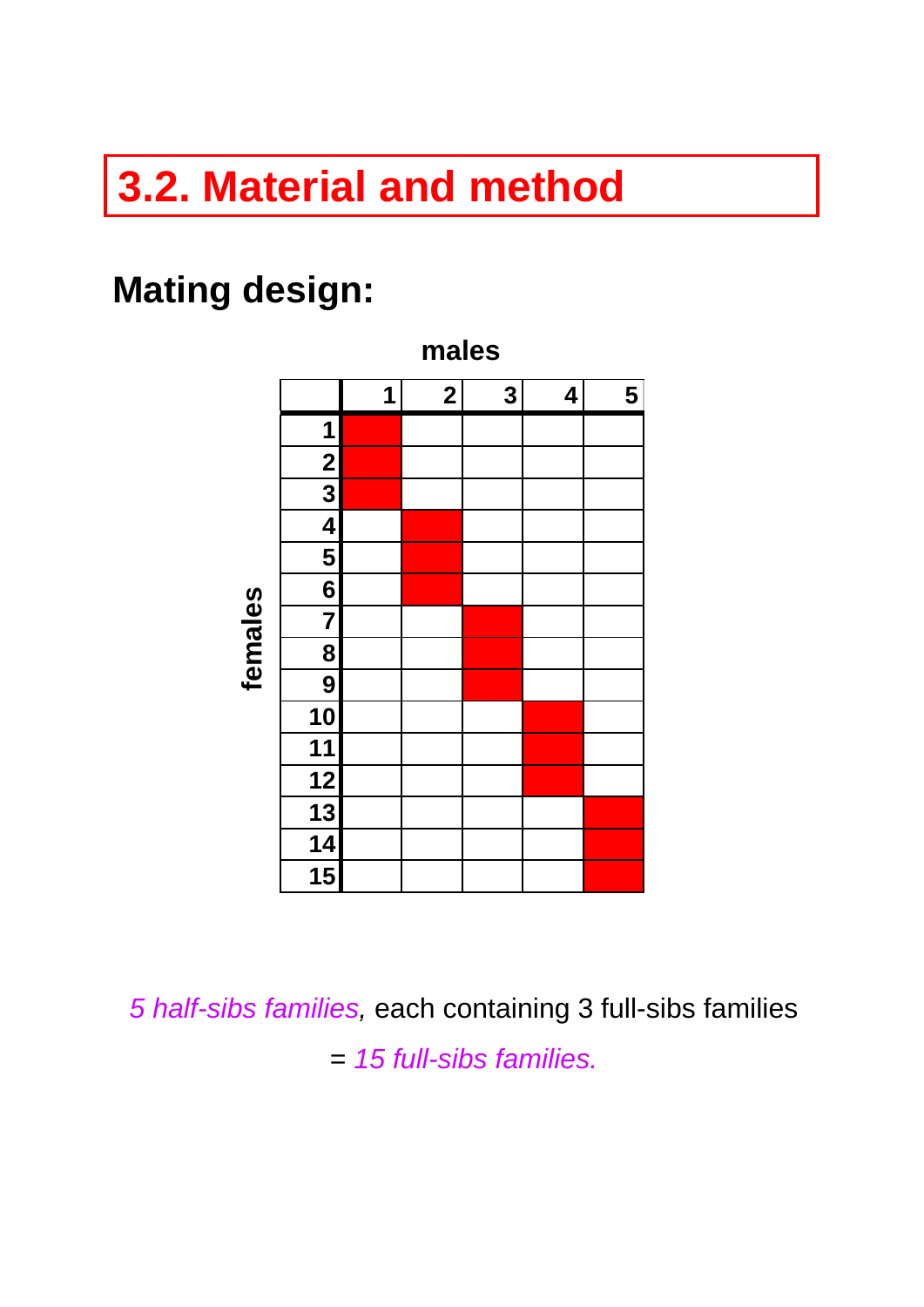### **3.3. Material and method**

#### **Experimental design : 2 environments x 2 sites**

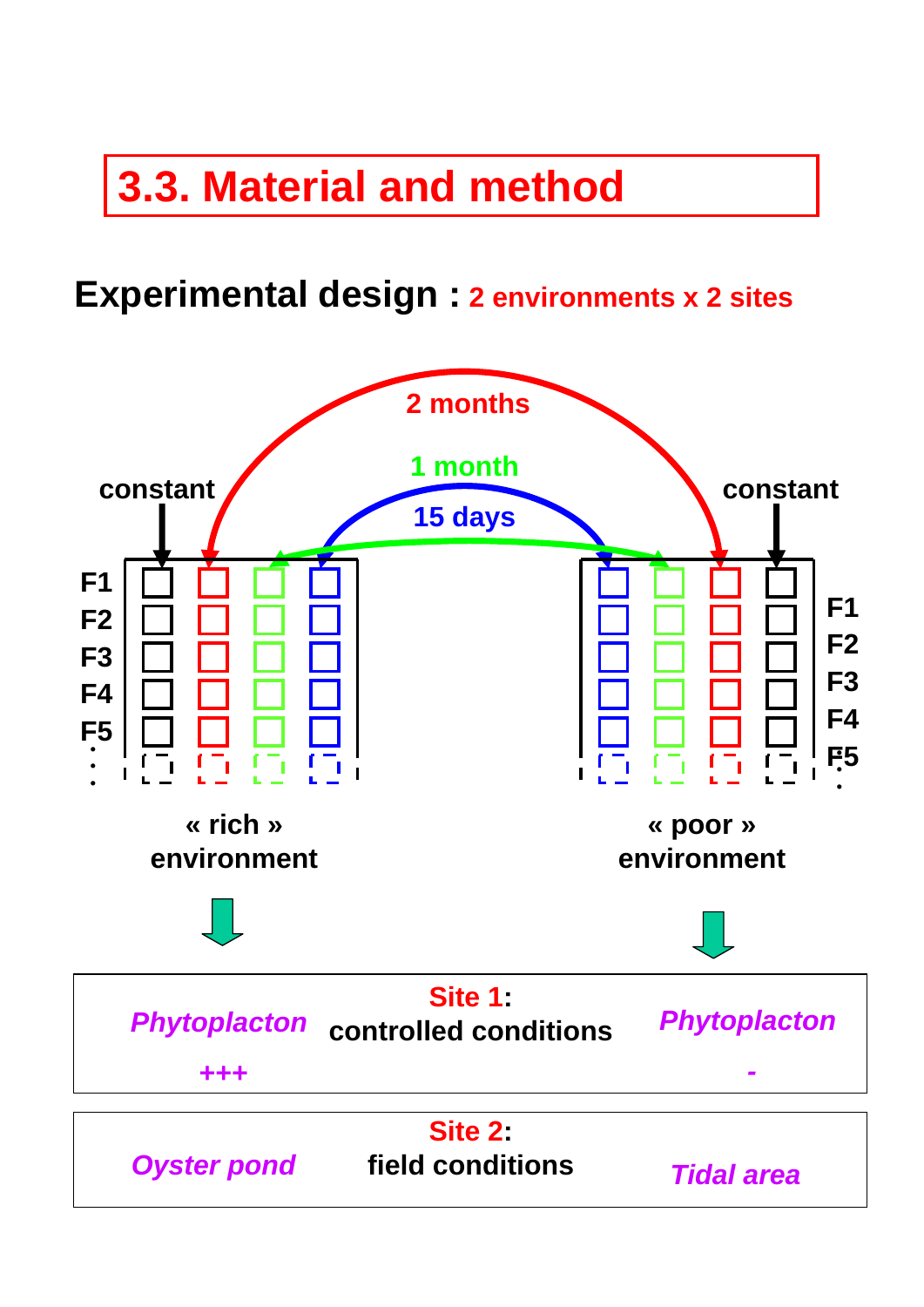### **4.1. Results: growth**

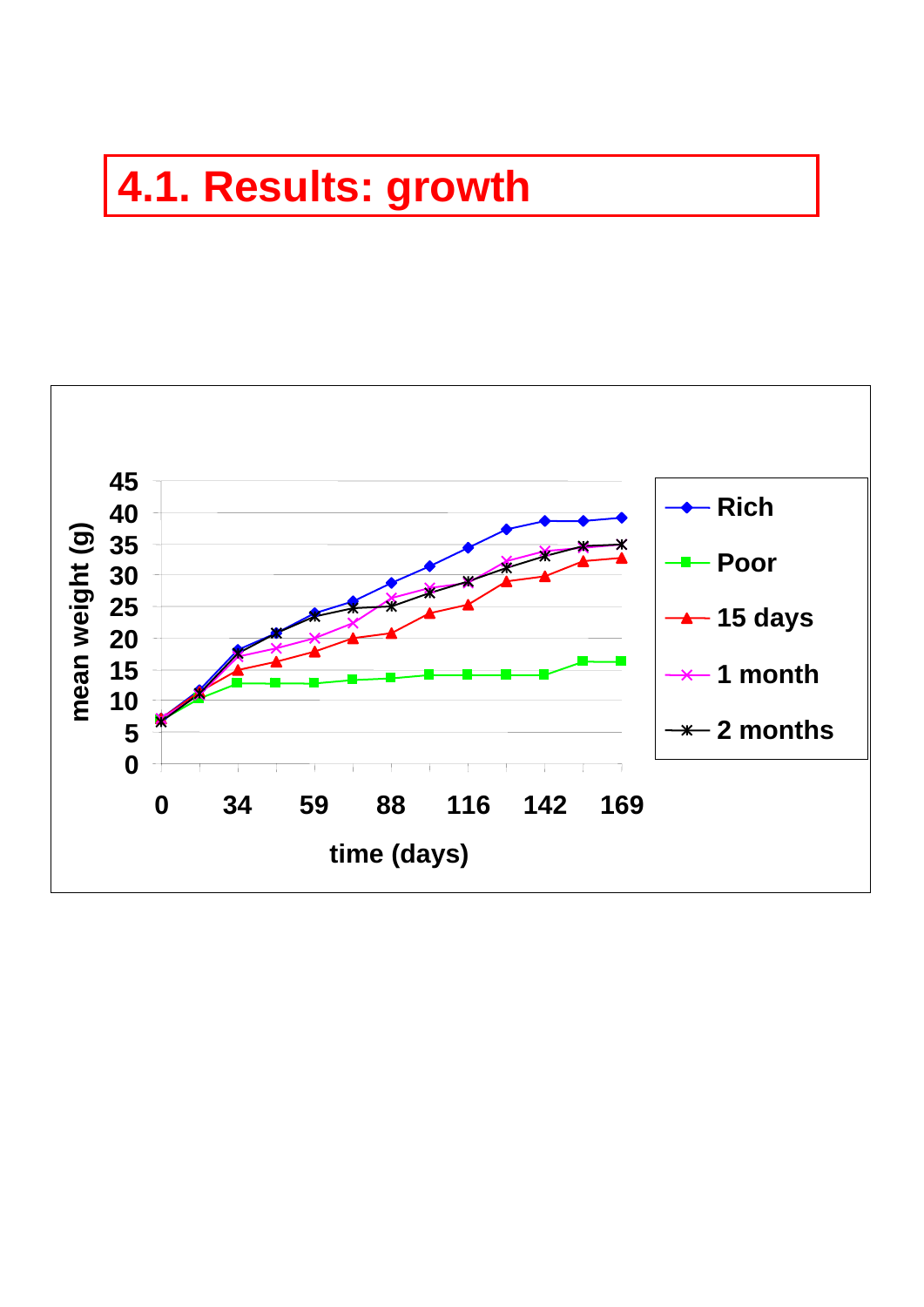### **4.2. Results: growth**

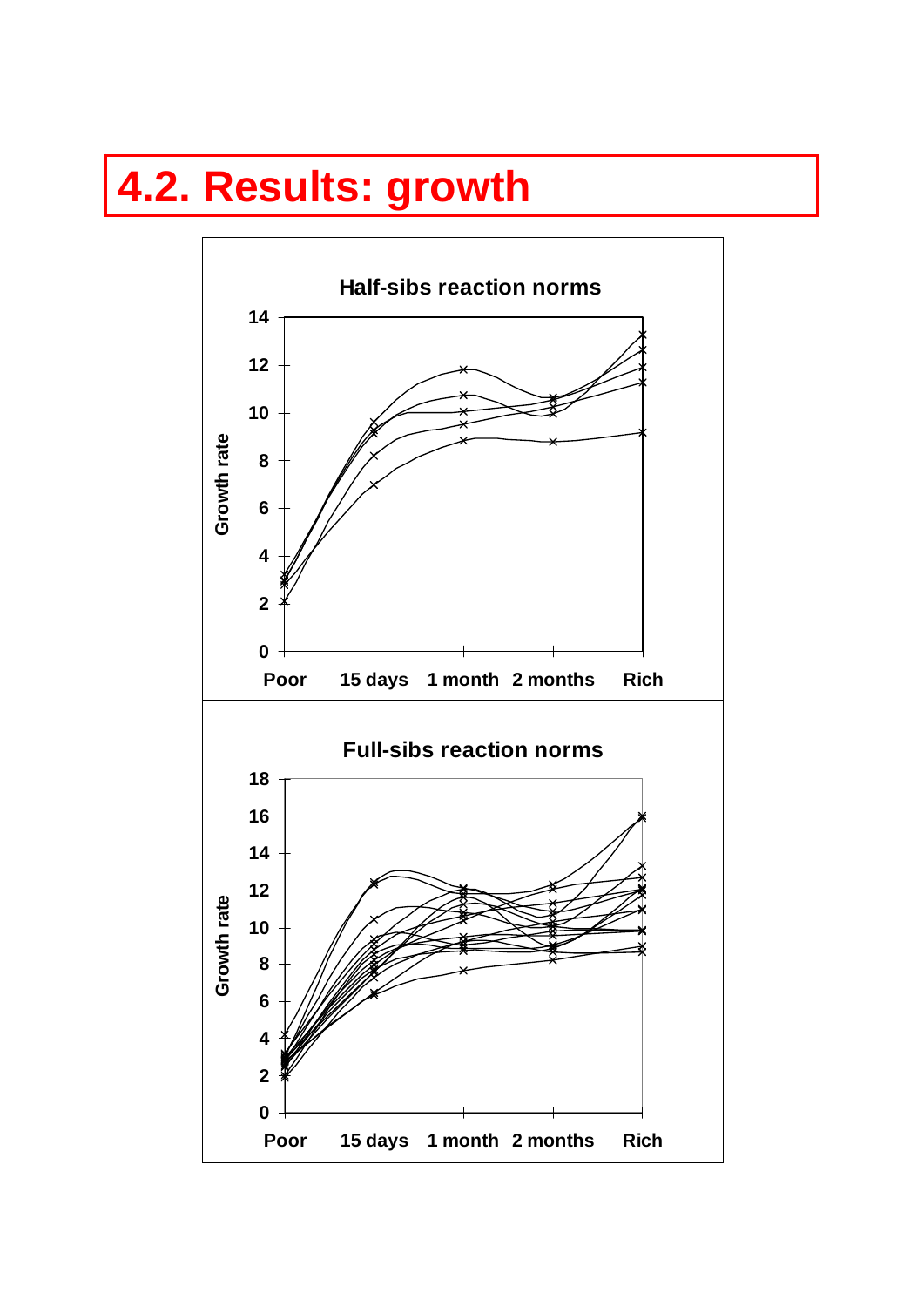### **4.3. Results: growth**

#### **Analysis of variance**

| <b>Source</b>      | DF   |          | Type IV SS Mean Square F Value Pr > F R-Square |        |        |      |
|--------------------|------|----------|------------------------------------------------|--------|--------|------|
| <b>Model</b>       | 75   | 25631,90 | 341,76                                         | 39,88  | 0,0001 | 0,59 |
| sire               | 4    | 1296,70  | 324,18                                         | 37,83  | 0,0001 |      |
| dam/sire           | 11   | 1314,21  | 119,47                                         | 13,94  | 0,0001 |      |
| treatment          | 4    | 20724,96 | 5181,24                                        | 604,68 | 0,0001 |      |
| treatment*sire     | 16   | 591,12   | 36,94                                          | 4,31   | 0,0001 |      |
| treatment*dam/sire | 40   | 1238,59  | 30,96                                          | 3,61   | 0,0001 |      |
| <b>Error</b>       | 2088 | 17891,31 | 8,57                                           |        |        |      |
| <b>Total</b>       | 2163 | 43523,21 |                                                |        |        |      |

#### **Components of variance**

| <b>Observed</b>   |              | <b>Causal Components</b>      |        |           |        |  |  |
|-------------------|--------------|-------------------------------|--------|-----------|--------|--|--|
| <b>Components</b> |              | <b>Components</b>             |        | estimates | %      |  |  |
| <b>V</b> sire     | 0,52         | <b>VA</b>                     |        | 2,07      | 8,91   |  |  |
| V dam/sire        | 0,89         | VN.A                          |        |           |        |  |  |
| V treat           | 11,78        | V treatment                   |        | 11,78     | 50,77  |  |  |
| V treat*sire      | 0,05         | V I(A)                        |        | 0,22      | 0,94   |  |  |
| V treat*dam/sire  | 0,79         | V I(N.A)                      |        | 2,74      | 11,81  |  |  |
| <b>V</b> error    | 8,58         | Verror                        |        | 6,39      | 27,56  |  |  |
| V phenotype       | 22,61        | <b>VP</b>                     |        | 23,20     | 100,00 |  |  |
|                   |              | Degree of plasticity          |        |           | 63,53  |  |  |
|                   |              | <b>Heritability estimates</b> |        |           |        |  |  |
|                   | <b>Mean</b>  | $h^2$ n.s.                    | 0,0891 |           |        |  |  |
|                   |              | Plasticity $h^2$ n.s.         | 0,0094 |           |        |  |  |
|                   | <b>Total</b> | $h2$ n.s.                     | 0,0985 |           |        |  |  |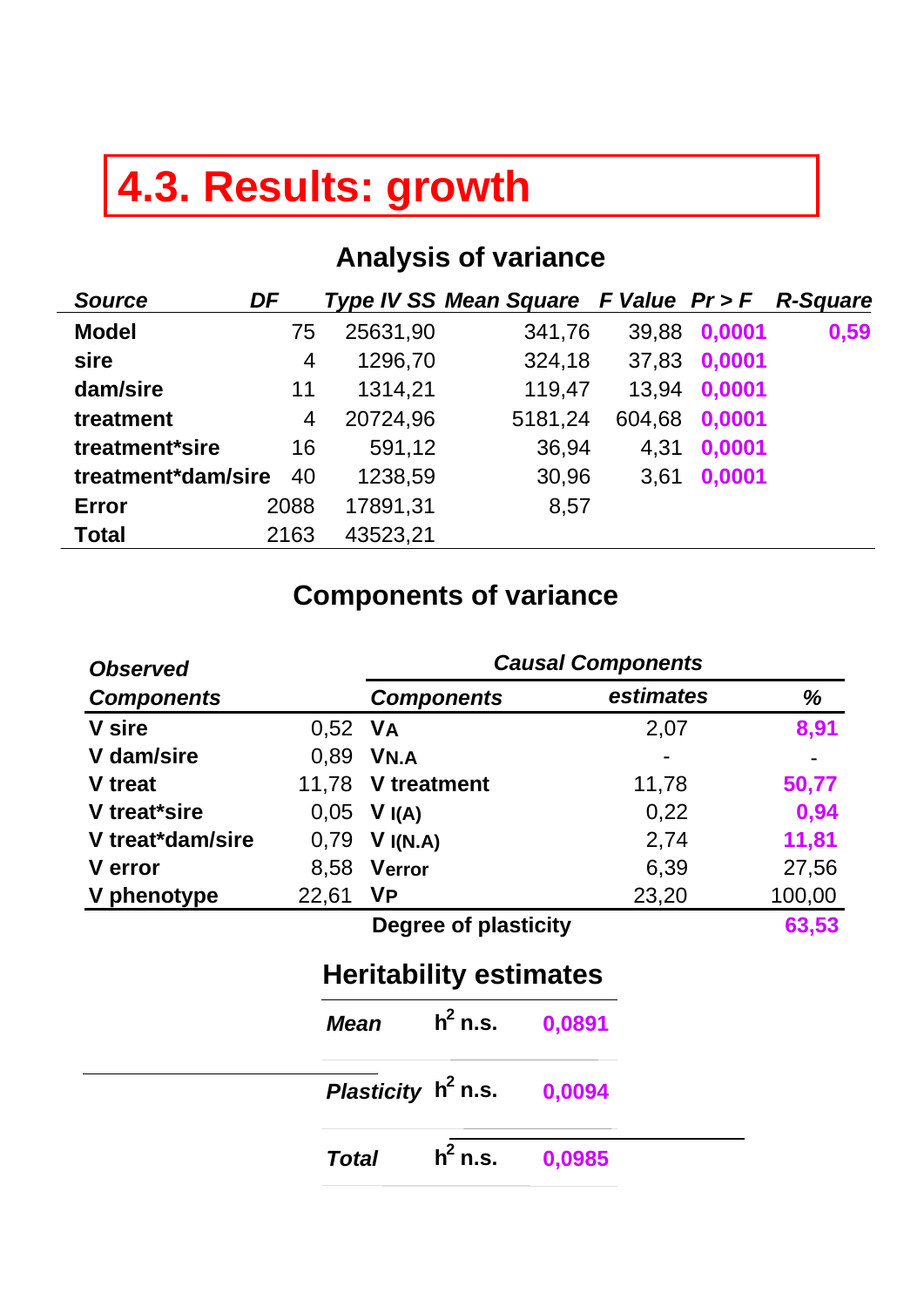### **4.4. Results: survival**



Analysis of survival data was performed for both the survival rate over the whole experimental period (overall survival) and the survival rate computed only before the infestation by the Annelid polychete from the genus *Polydora* (b.P. survival).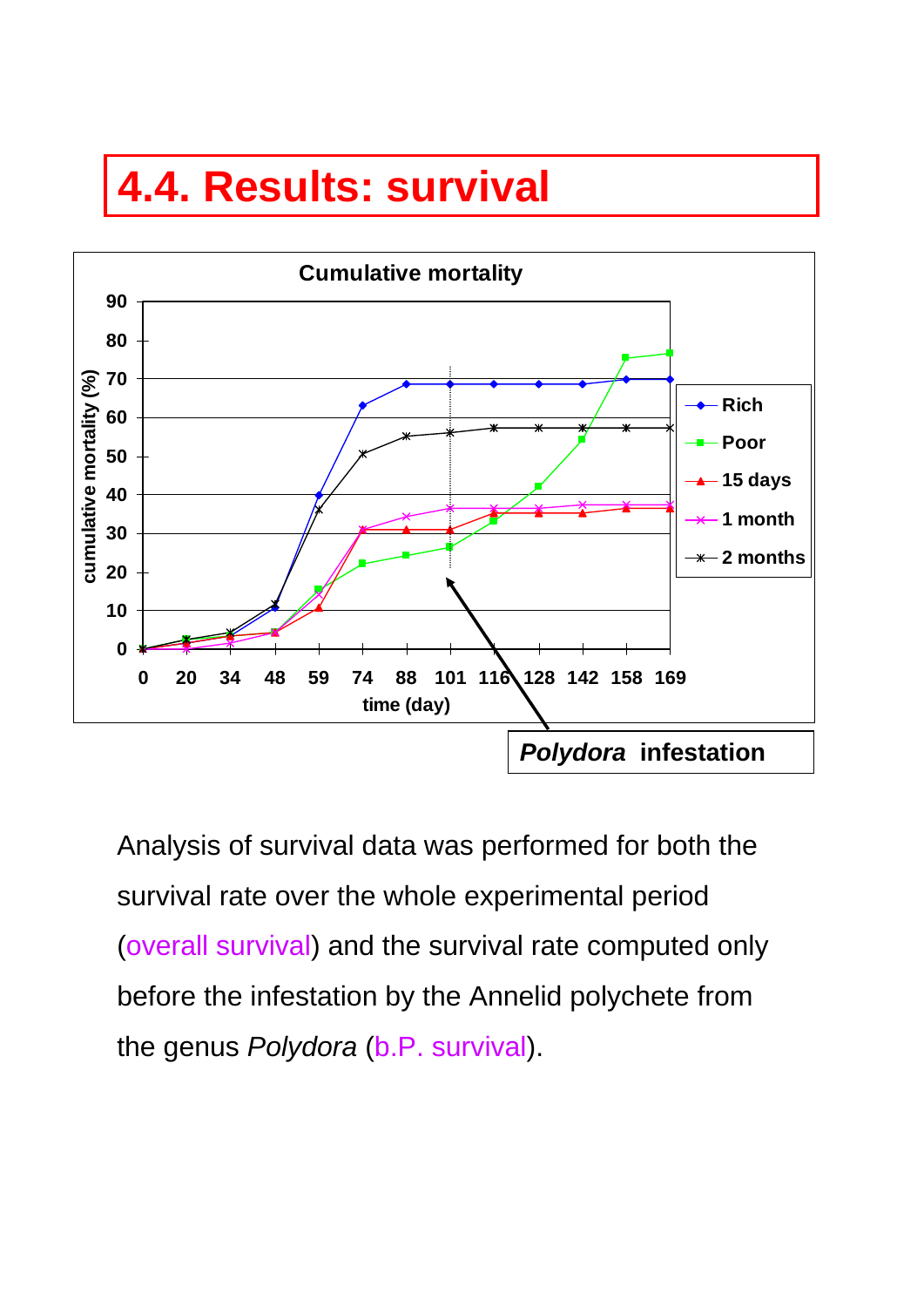#### **4.5. Results: survival**

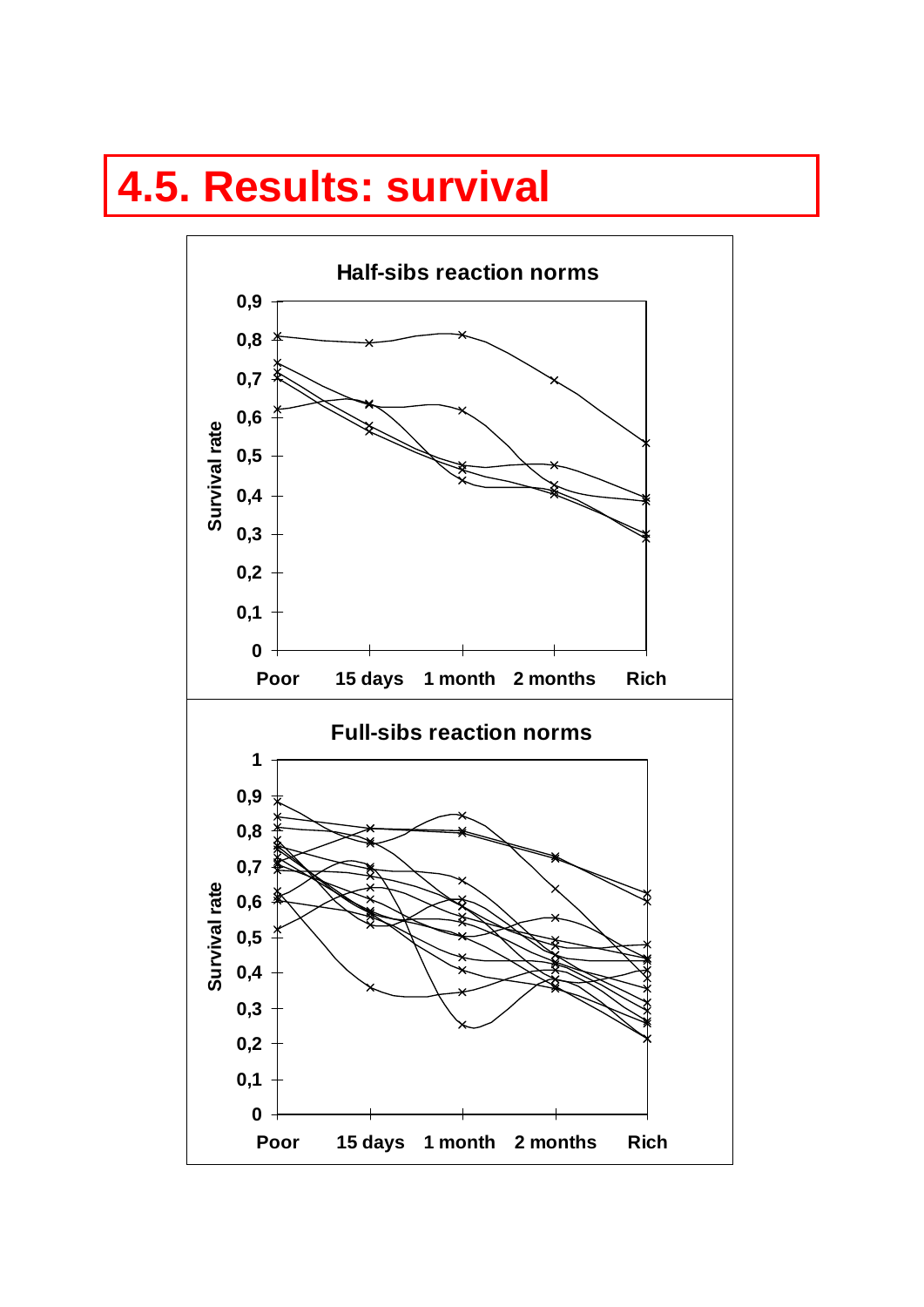### **4.6. Results: survival (overall)**

#### **Analysis of variance**

| <b>Source</b>     | DF | Type lii SS Mean Square F Value Pr > F R-Square |      |              |      |
|-------------------|----|-------------------------------------------------|------|--------------|------|
| <b>Model</b>      | 34 | 2,69                                            | 0,08 | 10,16 0,0001 | 0,90 |
| sire              | 4  | 1,21                                            | 0,30 | 38,83 0,0001 |      |
| dam/sire          | 10 | 0,30                                            | 0,03 | 3,85 0,0011  |      |
| treatment         | 4  | 0,99                                            | 0,25 | 31,83 0,0001 |      |
| treatment*sire 16 |    | 0,19                                            | 0,01 | 1,51 0,1429  |      |
| Error             | 40 | 0,31                                            | 0,01 |              |      |
| <b>Total</b>      | 74 | 3,00                                            |      |              |      |

#### **Components of variance**

|                   | <b>Causal Components</b> |                      |           |        |  |
|-------------------|--------------------------|----------------------|-----------|--------|--|
| <b>Observed</b>   |                          |                      |           |        |  |
| <b>Components</b> |                          | <b>Components</b>    | estimates | %      |  |
| <b>V</b> sire     | 0,0179 VA                |                      | 0,07      | 41,46  |  |
| V dam/sire        | 0,00443 V N.A            |                      |           |        |  |
| V treatment       |                          | 0,01574 V treatment  | 0,02      | 9,12   |  |
| V treatment*sire  | $0,00133$ VI(G)          |                      | 0,01      | 3,09   |  |
| <b>V</b> error    | 0,00779 V error          |                      | 0,08      | 46,33  |  |
| V phenotype       | $0,05$ VP                |                      | 0,17      | 100,00 |  |
|                   |                          | Degree of plasticity |           | 12,20  |  |

#### **Heritability**

| <b>Mean</b>                                | $h^2$ n.s. 0,4146 |
|--------------------------------------------|-------------------|
| <b>Plasticity</b> $h^2$ n.s. <b>0,0309</b> |                   |
| <b>Total</b>                               | $h^2$ n.s. 0.4455 |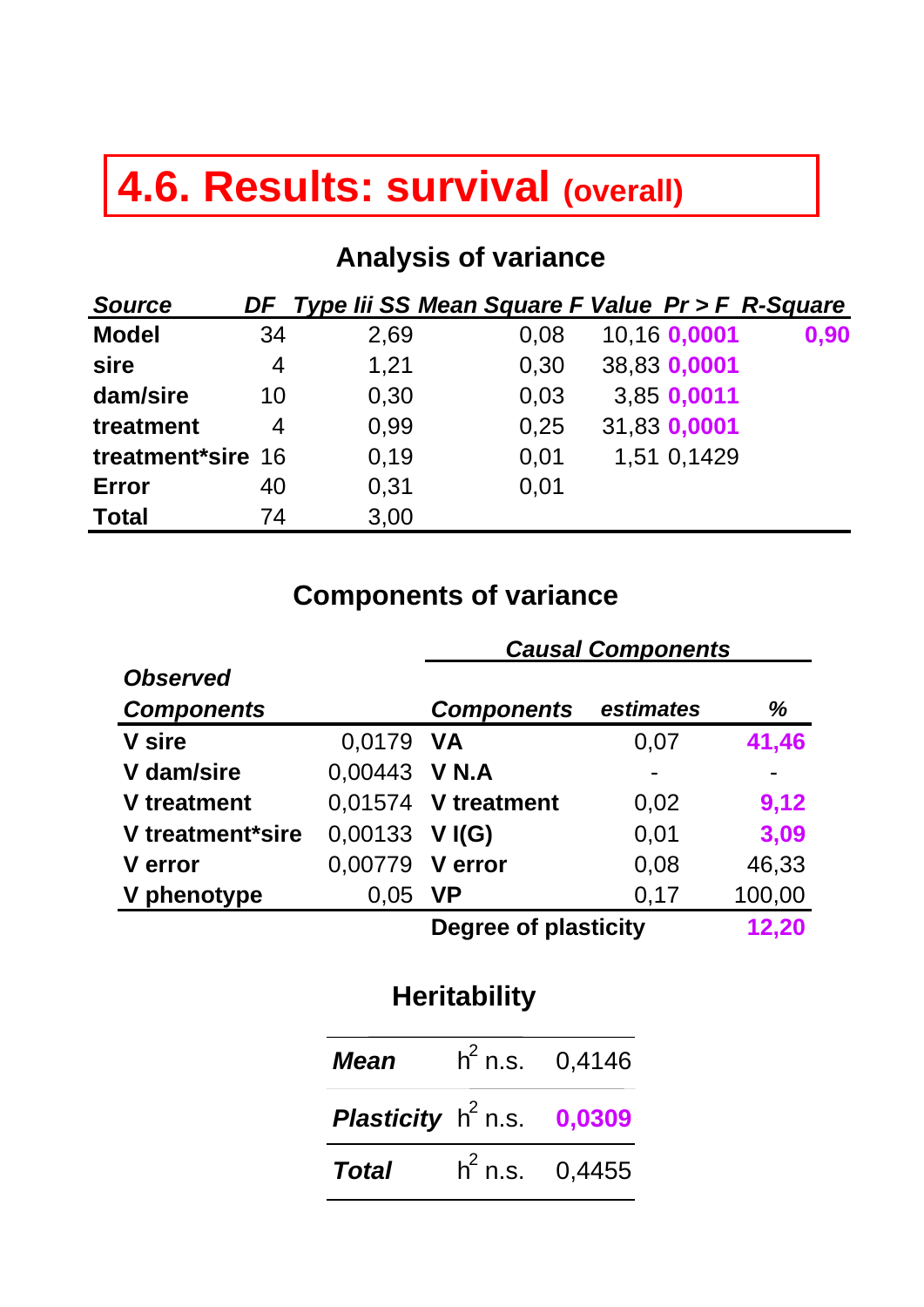### **4.7. Results: survival (b.P.)**

#### **Analysis of variance**

| <b>Source</b>  |                |      | DF Type III SS Mean Square F Value Pr > F R-Square |              |      |
|----------------|----------------|------|----------------------------------------------------|--------------|------|
| <b>Model</b>   | 34             | 2,60 | 0,08                                               | 9,29 0,0001  | 0,89 |
| sire           | $\overline{4}$ | 0,79 | 0,20                                               | 23,84 0,0001 |      |
| dam/sire       | 10             | 0,26 | 0,03                                               | 3,18 0,0043  |      |
| treatment      | 4              | 1,39 | 0,35                                               | 42,18 0,0001 |      |
| treatment*sire | 16             | 0,17 | 0,01                                               | 1,25 0,2740  |      |
| Error          | 40             | 0,33 | 0,01                                               |              |      |
| <b>Total</b>   | 74             | 2,93 |                                                    |              |      |

#### **Components of variance**

|                   |            | Uuuvui UUIIIpoliohto |           |             |
|-------------------|------------|----------------------|-----------|-------------|
| <b>Observed</b>   |            |                      |           |             |
| <b>Components</b> |            | <b>Components</b>    | estimates | %           |
| <b>V</b> sire     | 0.0112148  | V A                  | 0.04      | 36,90       |
| V dam/sire        | 0,00359945 | V N.A                | 0.00      | 0.00        |
| V treatment       | 0,02249255 | V treatment          | 0,02      | 18,50       |
| V treatment*sire  | 0,00069314 | V(G)                 | 0.00      | 2,28        |
| <b>V</b> error    | 0,00824354 | V error              | 0.05      | 42,31       |
| V phenotype       | 0,04624348 | V P                  |           | 0,12 100,00 |
|                   |            | Dogram of plantinity |           | 70 סד       |

**Degree of plasticity** 20,78

*Causal Components*

#### **Heritability**

|                                              | Mean                                | $h^2$ n.s.* 0,3690 |  |
|----------------------------------------------|-------------------------------------|--------------------|--|
| <b>High heritability</b><br>of mean survival | <b>Plasticity</b> $h^2$ n.s. 0,0228 |                    |  |
| rate.                                        | <b>Total</b>                        | $h^2$ n.s. 0,3918  |  |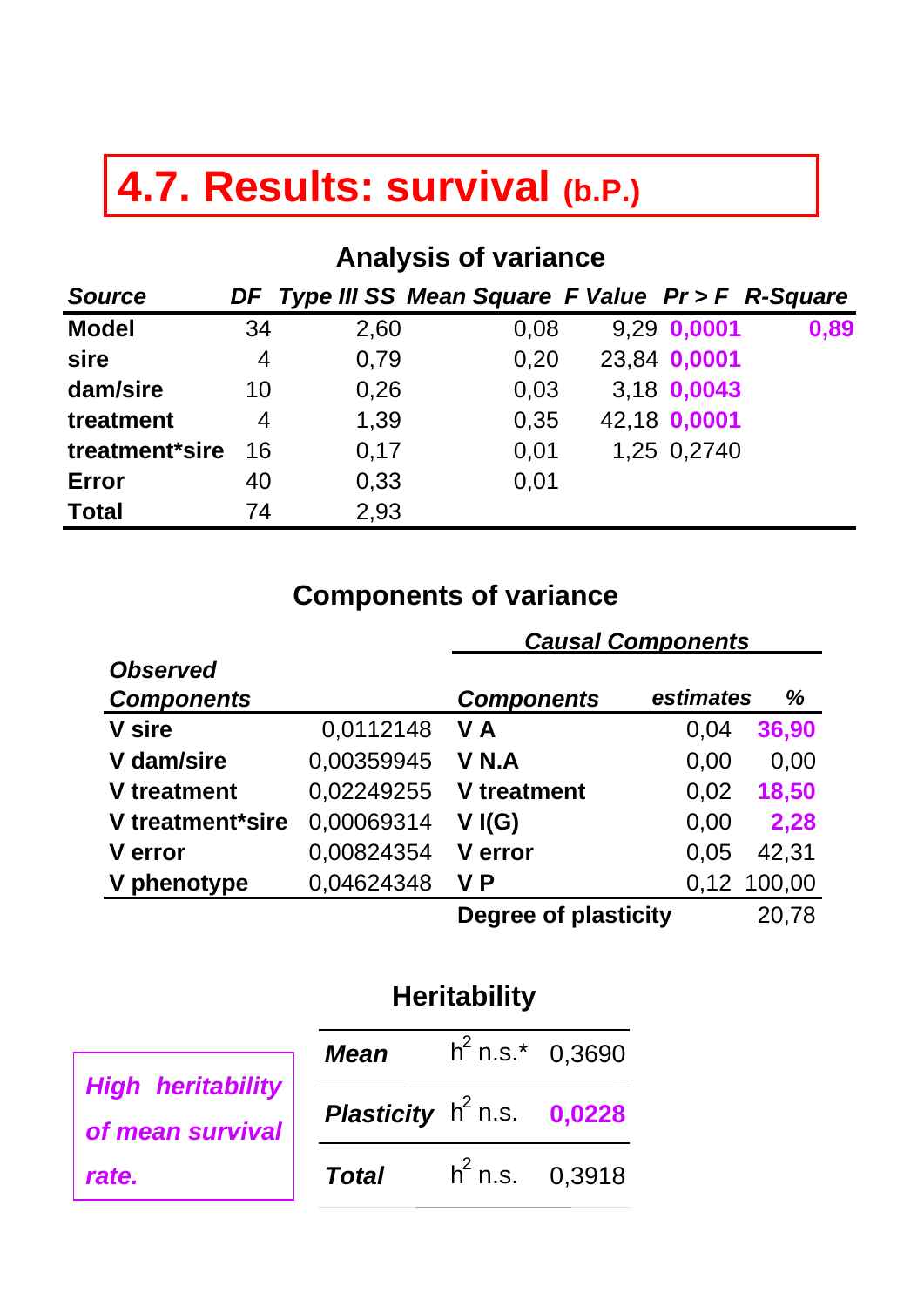### **4.8. Results: correlations (b.P. survival)**

#### **Phenotypic Correlations:**

No significant global and within full-sib family correlations

| <b>Genetic Correlations: 3 significantly positive values</b> |
|--------------------------------------------------------------|
|--------------------------------------------------------------|

|             | <b>Growth</b> |         | <b>Survival</b> |         |                    |
|-------------|---------------|---------|-----------------|---------|--------------------|
|             | mean          | S.D     | mean            | S.D.    | <b>Correlation</b> |
| Poor        | 2.80417       | 0.52727 | 0,35053         | 0.194   | $-0.03978$         |
| 15 days     | 8,66745       | 1,83087 | 0,5267          | 0,1566  | $0.59484*$         |
| 1 month     | 10,17608      | 1,40146 | 0.47684         | 0,19915 | $0.69554**$        |
| 2 months    | 10,03512      | 1,22302 | 0,40506         | 0.14557 | 0,21425            |
| <b>Rich</b> | 11,63269      | 2,20518 | 0.1948          | 0.14325 | 0.58956 *          |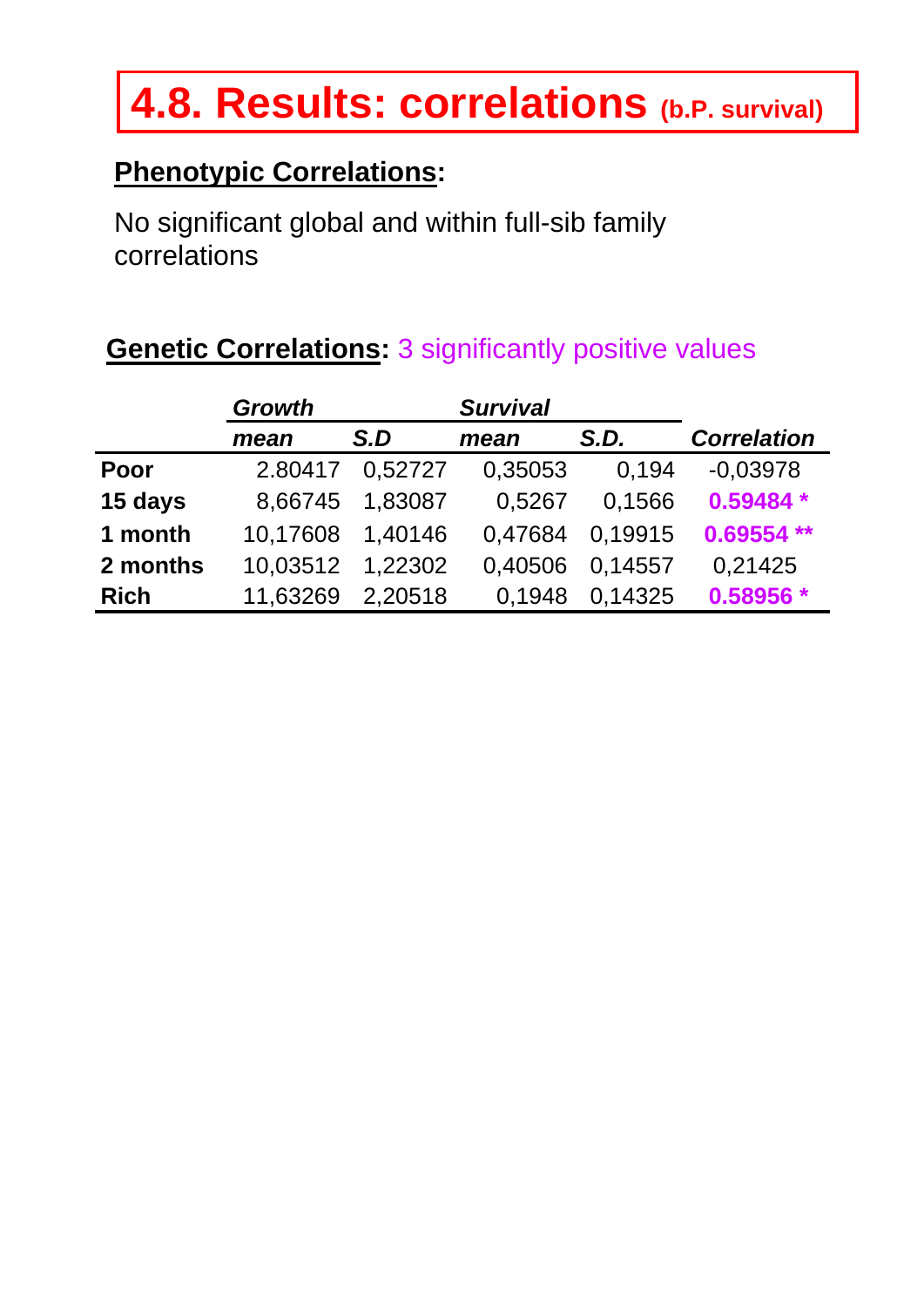### **4.9. Results: correlations (overall survival)**

#### **Phenotypic Correlations:**

Significant global correlation **- 0.38066 \*\*\*** and 9 out of 15 within full-sib family correlations (all **negative**)

#### **Genetic Correlations:** 3 significantly **positive** values

|             | <b>Growth</b> |         | <b>Survival</b> |         |                    |
|-------------|---------------|---------|-----------------|---------|--------------------|
|             | mean          | S.D     | mean            | S.D.    | <b>Correlation</b> |
| Poor        | 2.80417       | 0,52727 | 0,71266         | 0,10093 | 0,15342            |
| 15 days     | 8,66745       | 1,83087 | 0.62956         | 0.13493 | $0.50485**$        |
| 1 month     | 10,17608      | 1,40146 | 0,53805         | 0,19029 | 0.65576 ***        |
| 2 months    | 10,03512      | 1,22302 | 0,45115         | 0,14022 | 0,21682            |
| <b>Rich</b> | 11,63269      | 2.20518 | 0.32224         | 0,1612  | $0.52258**$        |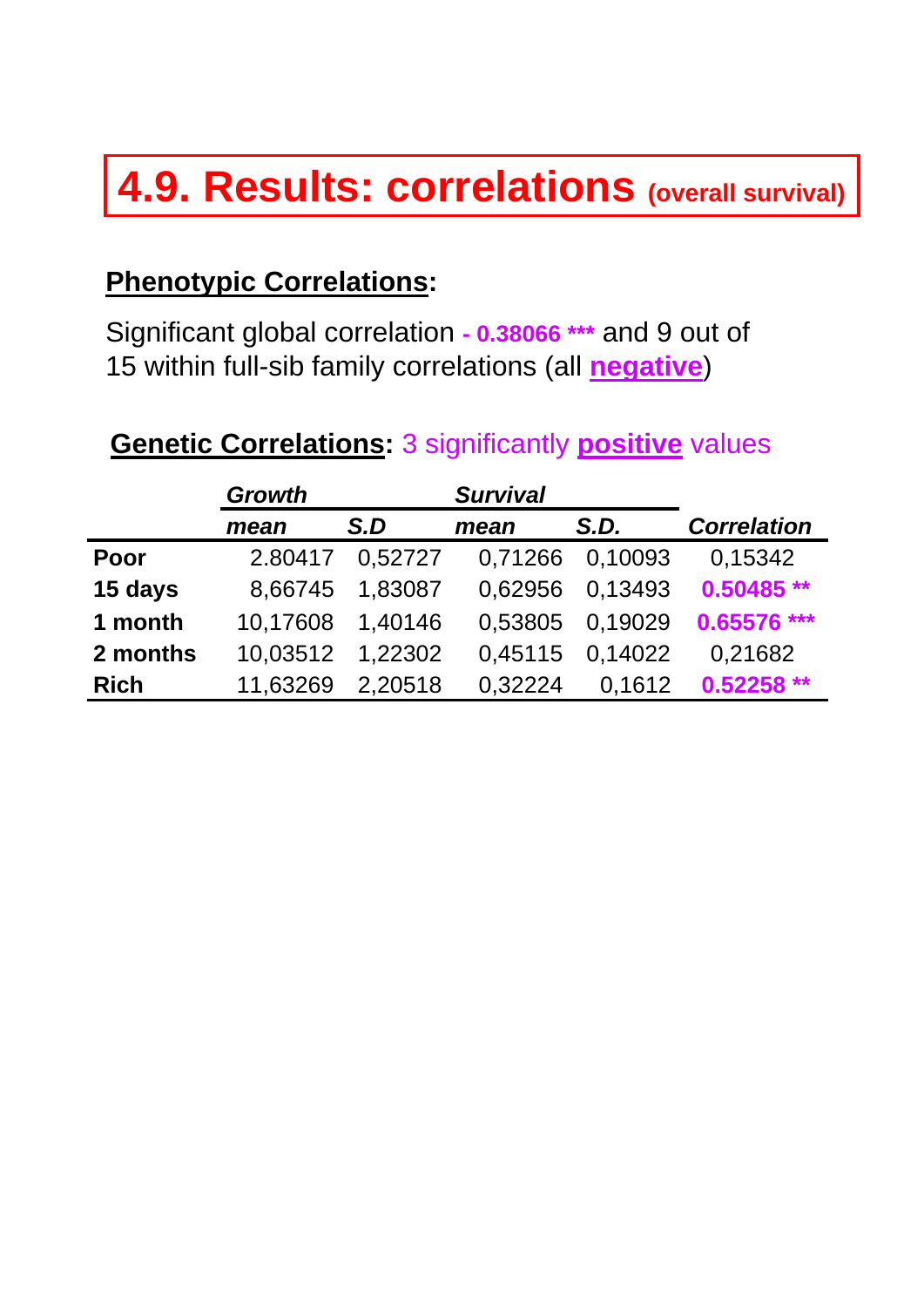### **4.10. Results: stability of growth performance between treatments**

|             | Poor |               |           | 15 days 1 month 2 months | <b>Rich</b>   |
|-------------|------|---------------|-----------|--------------------------|---------------|
| Poor        |      | $***$<br>0.61 | $0.53$ ** | $0.45*$                  | $***$<br>0.60 |
| 15 days     |      |               | $0.63***$ | $0.63***$                | $0.62**$      |
| 1 month     |      |               |           | $0.63**$                 | ***<br>0.69   |
| 2 months    |      |               |           |                          | ***<br>0.67   |
| <b>Rich</b> |      |               |           |                          |               |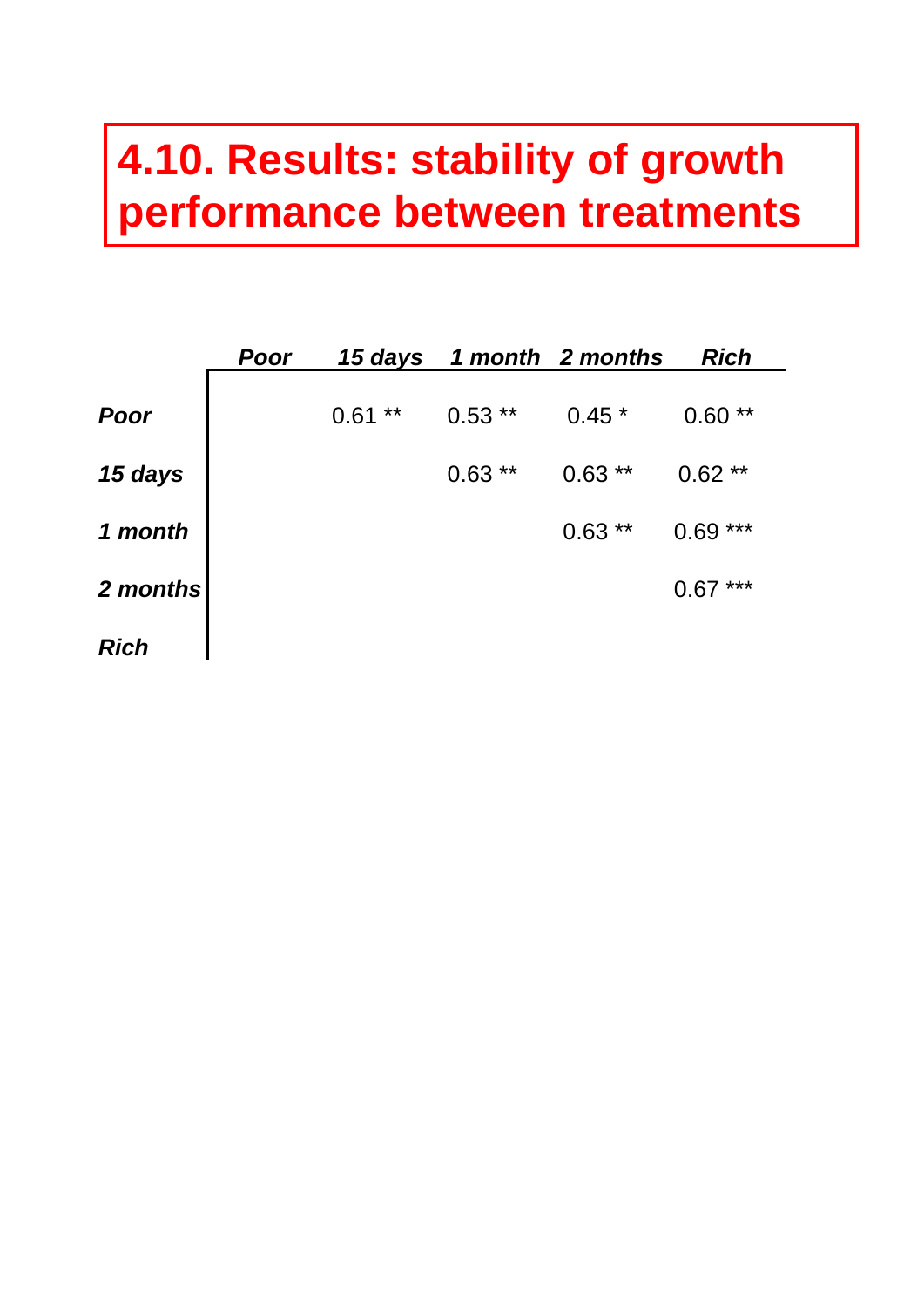### **4.10. Results: stability of survival performance between treatments**

#### **overall survival**

|             | Poor | 15 days |           | 1 month 2 months | <b>Rich</b>   |
|-------------|------|---------|-----------|------------------|---------------|
| Poor        |      | $0,43*$ | $0,58$ ** | $0,67***$        | $0,46*$       |
| 15 days     |      |         | $0,86***$ | $0,81***$        | $0,78***$     |
| 1 month     |      |         |           | $0,85***$        | $***$<br>0,82 |
| 2 months    |      |         |           |                  | $0,82***$     |
| <b>Rich</b> |      |         |           |                  |               |

#### **b.P. survival**

|             | <b>Poor</b> | 15 days |            | 1 month 2 months | <b>Rich</b> |
|-------------|-------------|---------|------------|------------------|-------------|
| Poor        |             | $0,42*$ | $0,63$ **  | 0,40             | 0,31        |
| 15 days     |             |         | $0,66$ *** | $0,65***$        | $0,61$ **   |
| 1 month     |             |         |            | $0,79***$        | ***<br>0,74 |
| 2 months    |             |         |            |                  | ***<br>0,83 |
| <b>Rich</b> |             |         |            |                  |             |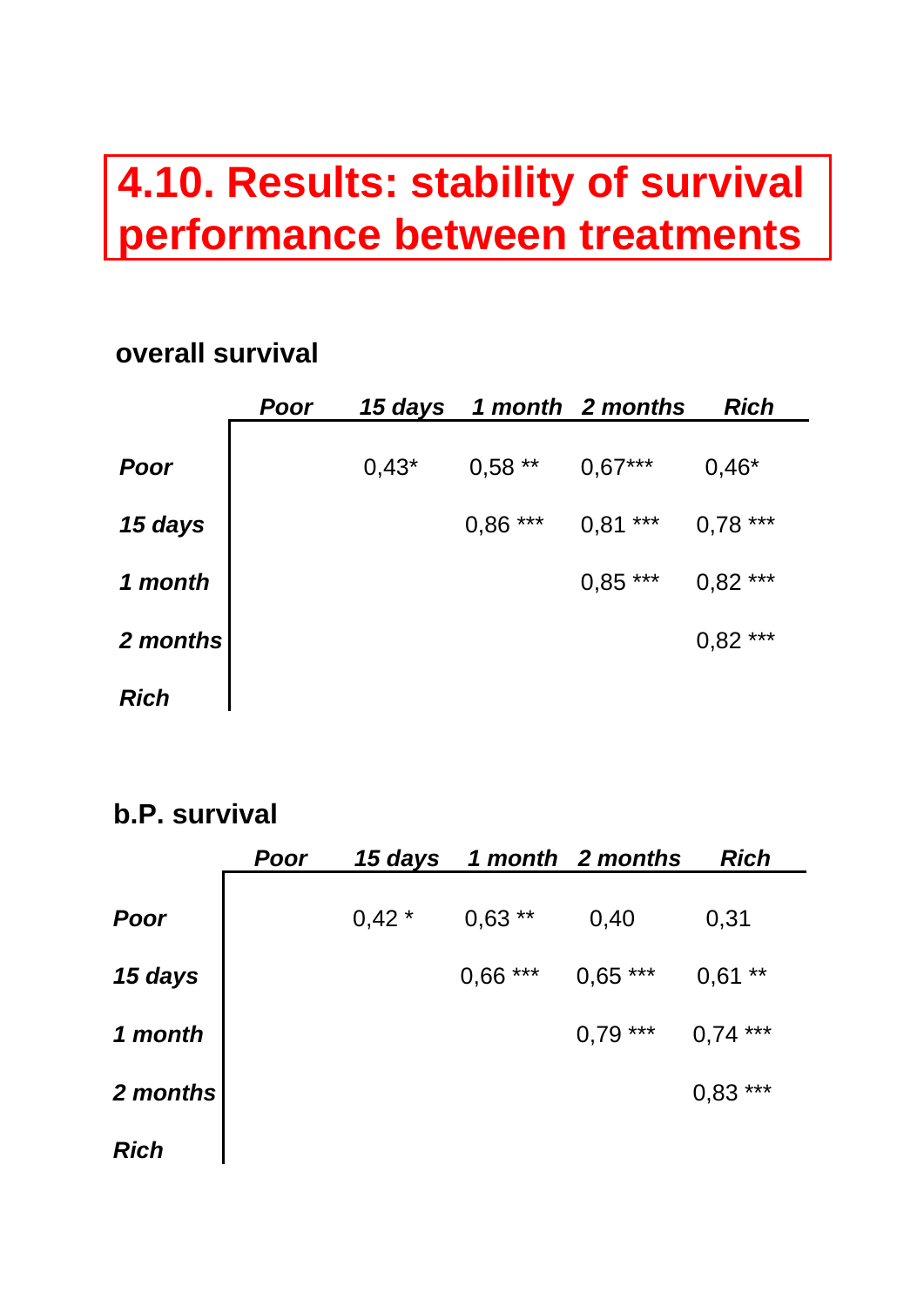### **4.11. Results: stability between the two experimental sites.**

|                         | correlation |
|-------------------------|-------------|
| growth                  | $0.48*$     |
| <b>overall survival</b> | $0.52*$     |
| <b>b.P.</b> survival    | $0.58*$     |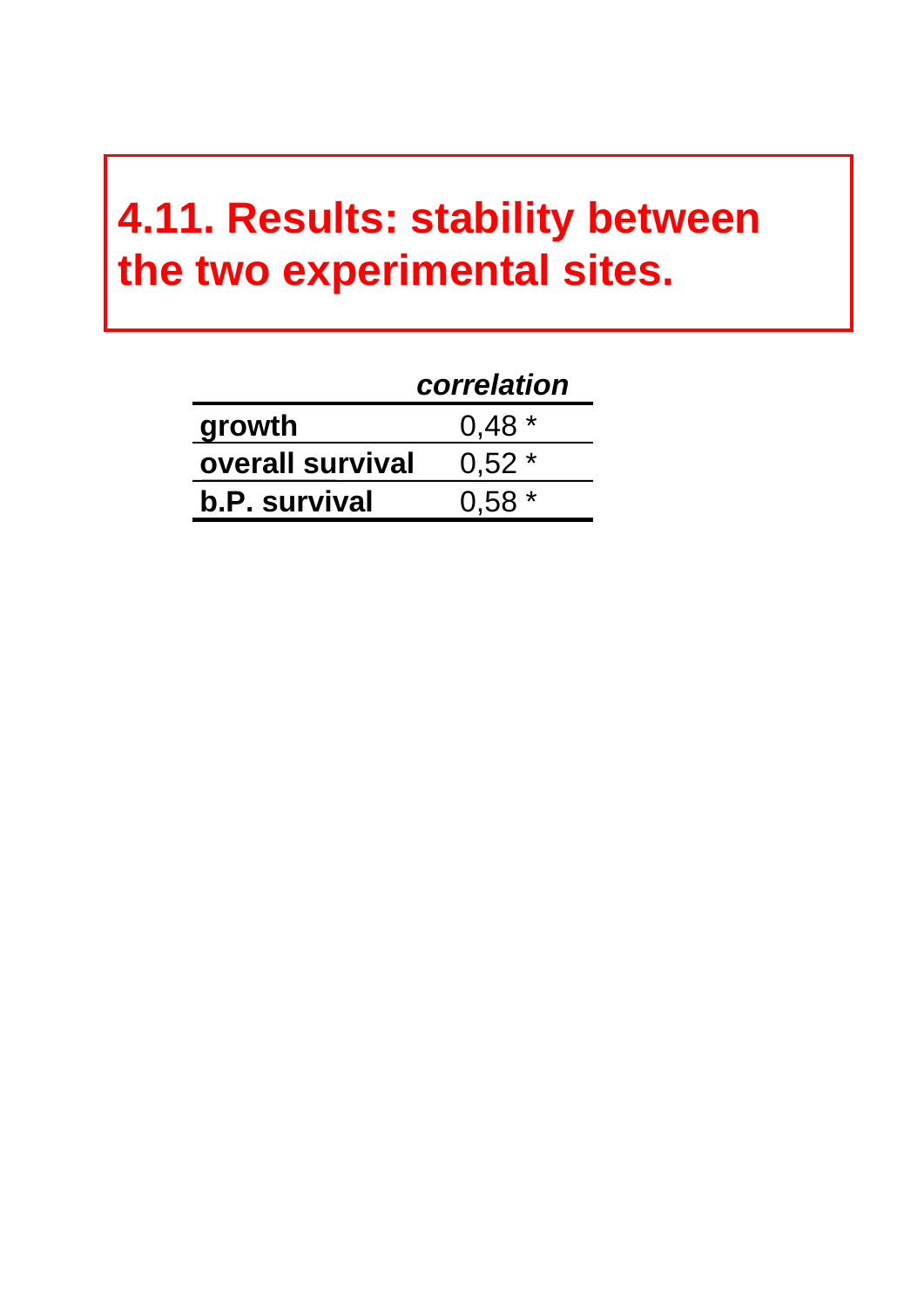## **5.1. Conclusions**

#### • **Growth**:

- ¿ *Very high degree of plasticity*: 63.53% of the phenotypic variance.
- $\triangle$  Genetic basis of plasticity for growth might be *important* (higher than for the mean itself), but *mainly non additive*.
- ¿*Heritability of mean growth*: 0.08.
- **Survival**:
	- ¿ *Small degree of plasticity*: 12 to 20%.
	- ¿ Genetic basis of plasticity for survival are *weak*.

¿*heritability of mean survival*: XXXX.

• *Results about survival contrast with those about growth, perhaps because in case of survival we could not estimate the non additive components for both the mean of the trait and its plasticity. Non additive variance was included in the error term which was very important.*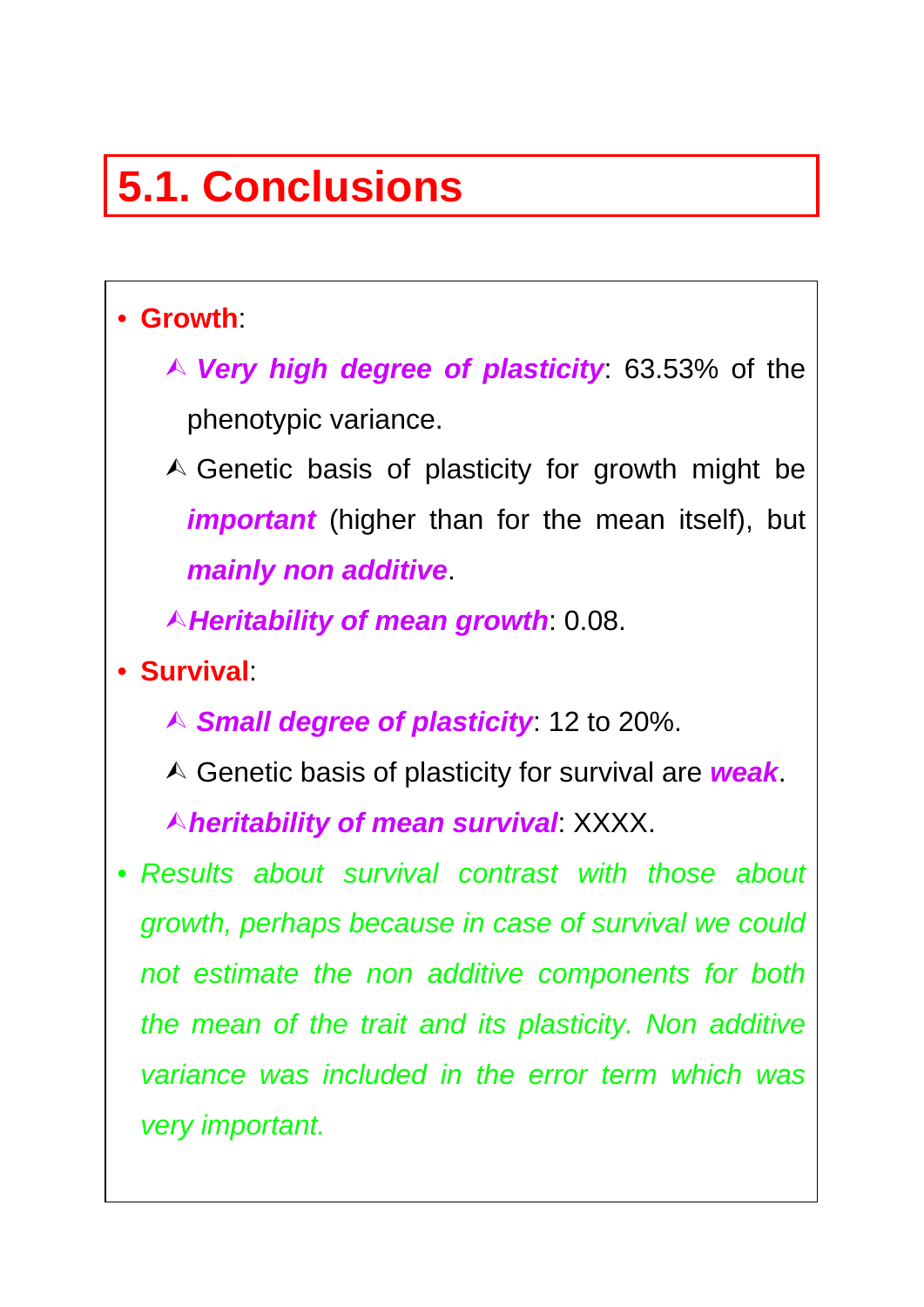### **5.2. Conclusions**

- **Genetic correlation** between growth and survival is *globally positive,* although it varies between treatments  $\longrightarrow$  selection programs on one of these two traits *could be envisaged* without trouble about "bad" correlated responses.
- **Phenotypic correlation** between *growth and overall survival* shows *no global trends*. On the contrary, phenotypic correlation between *growth and survival prior to Polydora infestation* is *globally highly negative*. This could have an importance in *farming practices*: pushing the growth of the individuals could increase mortality at the phenotypic level.